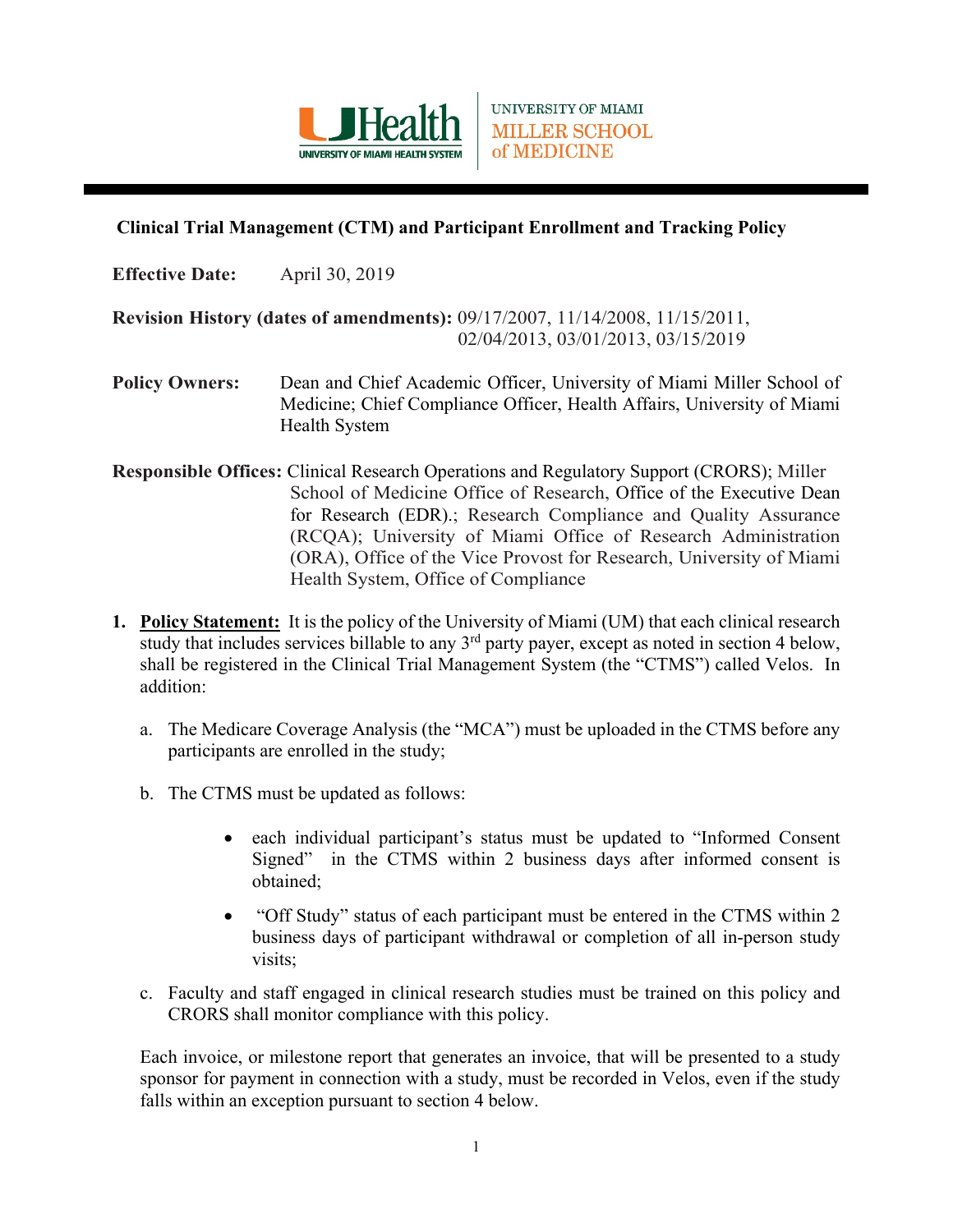- **2. Purpose:** To ensure that participant information and related study activities furnished pursuant to a clinical research study involving billable services are entered in the CTMS without delay so that the services are appropriately billed to the correct financially responsible party.
- **3. Scope:** This policy shall apply to all UM investigators and research team members engaged in clinical research study activities performed in any UM hospital, clinic, physician's office, medical office building or ambulatory surgery center and any Jackson Health System (JHS) facility, including satellite locations, as well as research conducted in the community.
- **4. Exceptions:** The following study types shall be exempt from the provisions of section 1.a and 1.b of this policy, provided there are no services billable to  $3<sup>rd</sup>$  party payers performed in conjunction with the study activities:
	- a. Registry studies.
	- b. Survey and questionnaire studies.
	- c. Retrospective and prospective chart review studies.
	- d. Studies *ONLY* collecting samples for tissue banks, non-invasive exams, or conducting tests (such as pregnancy tests), blood draws, urinalysis and other procedures where the processing services on the sample(s) are performed within a UM or JHS research facility/laboratory and *ARE NOT* sent to a commercial laboratory.
- **5. Duties of Principal Investigator:** Principal investigators are ultimately responsible for ensuring that study team members working under their supervision adhere to this Policy. In addition, Principal Investigators submitting new clinical research protocols for IRB approval shall be accountable for ensuring that all questions in the IRB electronic protocol submission and tracking system (eProst) are correctly answered. Principal Investigators must also notify the Office of Research Administration Pre-Award Team of any protocol amendment that results in a change to the Study Calendar or MCA within two (2) business days of the amendment's IRB approval. While a Principal Investigator may delegate any task set forth in this policy to a study team member, the Principal Investigator retains responsibility for ensuring such tasks are performed in compliance with this policy.

## **6. Monitoring and Enforcement:** Compliance with this policy shall be

monitored in accordance with the the Clinical Trial Management and Participant Enrollment Monitoring, Auditing and Reporting Procedures. Academic Department Chairs and/or Unit Directors are responsible for enforcing this policy. Principal Investigators and members of their study teams who fail to adhere to this policy shall be subject to corrective measures, which may include